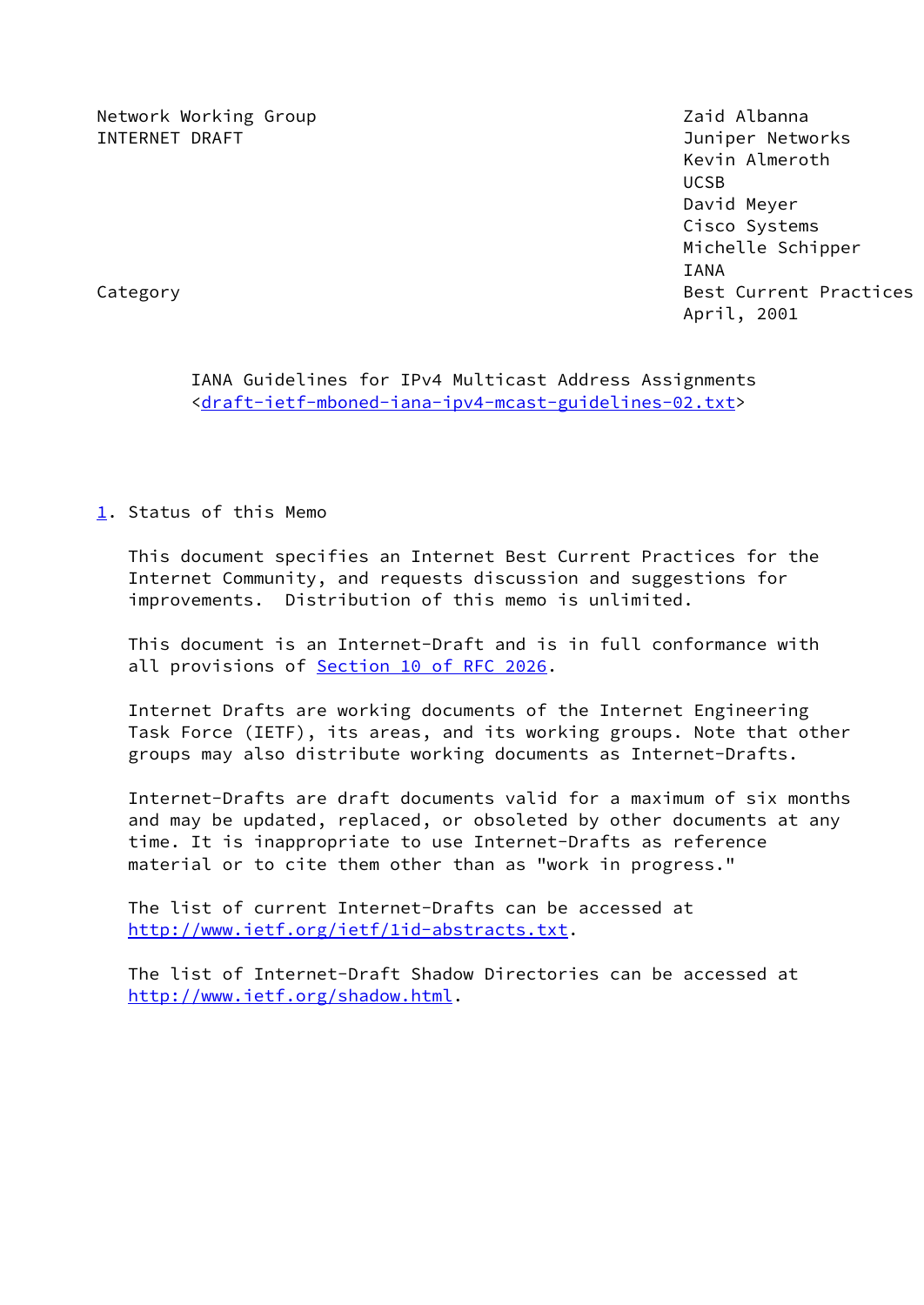Internet Draft [draft-ietf-mboned-iana-IPv4-mcast-guidelines-02.txt](https://datatracker.ietf.org/doc/pdf/draft-ietf-mboned-iana-IPv4-mcast-guidelines-02.txt) April, 2001

# <span id="page-1-0"></span>[2](#page-1-0). Copyright Notice

Copyright (C) The Internet Society (2001). All Rights Reserved.

# <span id="page-1-1"></span>[3](#page-1-1). Abstract

 This memo provides guidance for the IANA in assigning IPv4 multicast addresses.

# <span id="page-1-2"></span>[4](#page-1-2). Introduction

 The Internet Assigned Numbers Authority (IANA) (www.iana.org) is charged with allocating parameter values for fields in protocols which have been designed, created or are maintained by the Internet Engineering Task Force (IETF). [RFC 2780](https://datatracker.ietf.org/doc/pdf/rfc2780) [\[RFC2780](https://datatracker.ietf.org/doc/pdf/rfc2780)] provides the IANA guidance in the assignment of parameters for fields in newly developed protocols. This memo expands on section [4.4.2 of RFC 2780](https://datatracker.ietf.org/doc/pdf/rfc2780#section-4.4.2) and attempts to codify existing IANA practice used in the assignment IPv4 multicast addresses.

 The terms "Specification Required", "Expert Review", "IESG Approval", "IETF Consensus", and "Standards Action", are used in this memo to refer to the processes described in [\[RFC2434](https://datatracker.ietf.org/doc/pdf/rfc2434)]. The keywords MUST, MUST NOT, MAY, OPTIONAL, REQUIRED, RECOMMENDED, SHALL, SHALL NOT, SHOULD, SHOULD NOT are to be interpreted as defined in [RFC 2119](https://datatracker.ietf.org/doc/pdf/rfc2119) [\[RFC2119](https://datatracker.ietf.org/doc/pdf/rfc2119)].

 In general, due to the relatively small size of the IPv4 multicast addresses space, further assignment of IPv4 multicast address space is recommended only in limited circumstances. Specifically, the IANA should only assign addresses in those cases where the dynamic selection (SDP/SAP), GLOP, SSM or Administratively Scoped address spaces cannot be used. The guidelines described below are reflected in <http://www.iana.org/assignments/multicast-addresses>.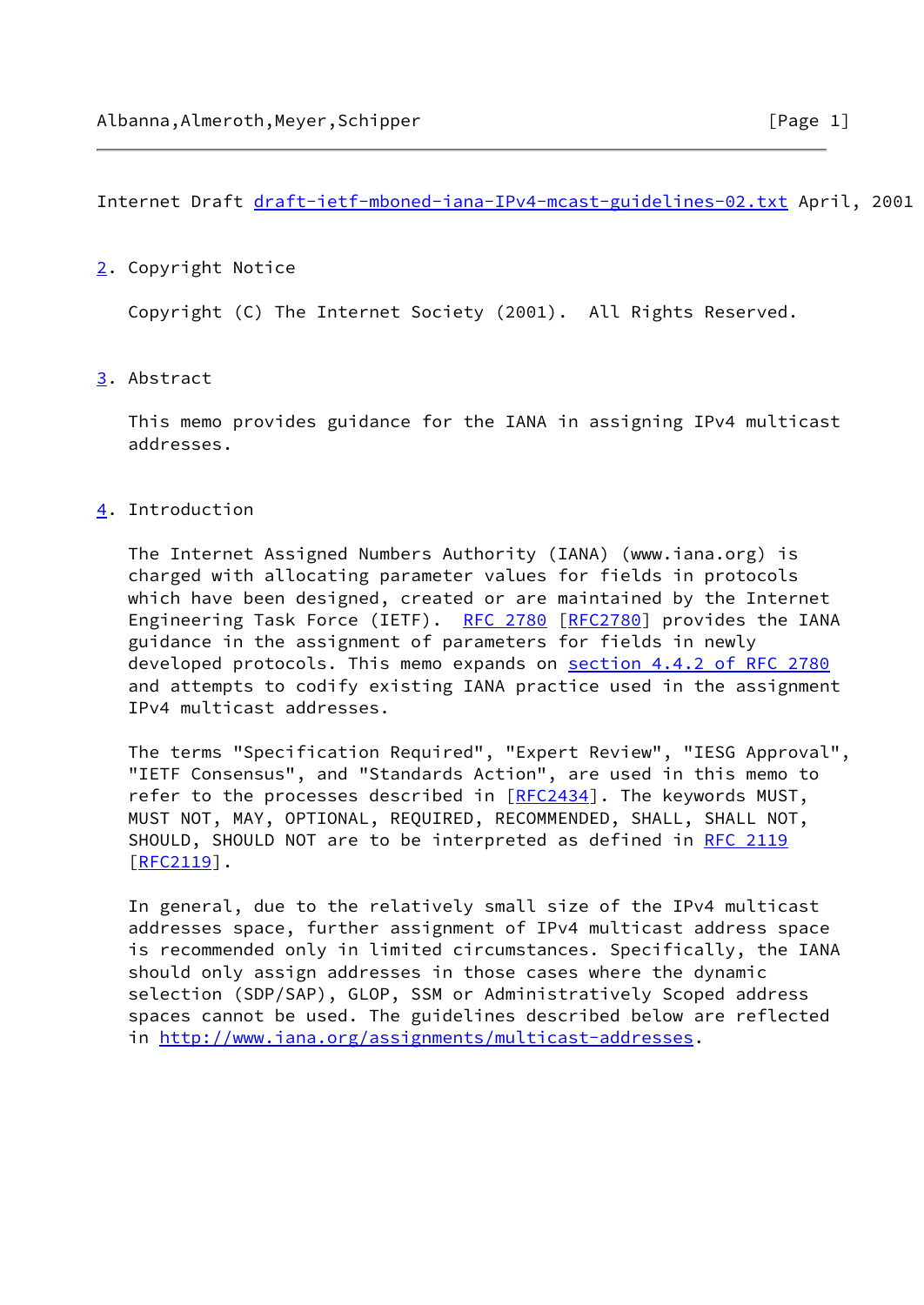Albanna,Almeroth,Meyer,Schipper [Page 2]

Internet Draft [draft-ietf-mboned-iana-IPv4-mcast-guidelines-02.txt](https://datatracker.ietf.org/doc/pdf/draft-ietf-mboned-iana-IPv4-mcast-guidelines-02.txt) April, 2001

### <span id="page-2-0"></span>[5](#page-2-0). Definition of Current Assignment Practice

 Unlike IPv4 unicast address assignment, where blocks of addresses are delegated to regional registries, IPv4 multicast addresses are assigned directly by the IANA. Current assignments appear as follows [\[IANA](#page-8-0)]:

| 224.0.0.0 | $-224.0.0.255$                  | (224.0.0/24) | Local Network Control Block     |
|-----------|---------------------------------|--------------|---------------------------------|
| 224.0.1.0 | $-224.0.1.255$                  | (224.0.1/24) | Internetwork Control Block      |
| 224.0.2.0 | $-224.0.255.0$                  |              | AD-HOC Block                    |
| 224.1.0.0 | $-224.1.255.255$                | (224.1/16)   | ST Multicast Groups             |
| 224.2.0.0 | $-224.2.255.255$                | (224.2/16)   | SDP/SAP Block                   |
|           | $224.252.0.0 - 224.255.255.255$ |              | DIS Transient Block             |
| 225.0.0.0 | $-225.255.255.255(225/8)$       |              | MALLOC Block                    |
| 226.0.0.0 | $-231.255.255.255$              |              | <b>RESERVED</b>                 |
| 232.0.0.0 | $-232.255.255.255(232/8)$       |              | Source Specific Multicast Block |
| 233.0.0.0 | $-233.255.255.255(233/8)$       |              | GLOP Block                      |
| 234.0.0.0 | $-238.255.255.255$              |              | <b>RESERVED</b>                 |
| 239.0.0.0 | $-239.255.255.255(239/8)$       |              | Administratively Scoped Block   |
|           |                                 |              |                                 |

 The IANA generally assigns addresses from the Local Network Control, Internetwork Control, and AD-HOC blocks. Assignment guidelines for each of these blocks, as well as for the MALLOC, Source Specific Multicast, GLOP and Administratively Scoped Blocks, are described below.

### <span id="page-2-1"></span>[6](#page-2-1). Local Network Control Block (224.0.0/24)

<span id="page-2-2"></span> Addresses in the Local Network Control block are used for protocol control traffic that is not forwarded off link. Examples of this type of use include OSPFIGP All Routers (224.0.0.5) [\[RFC2328](https://datatracker.ietf.org/doc/pdf/rfc2328)].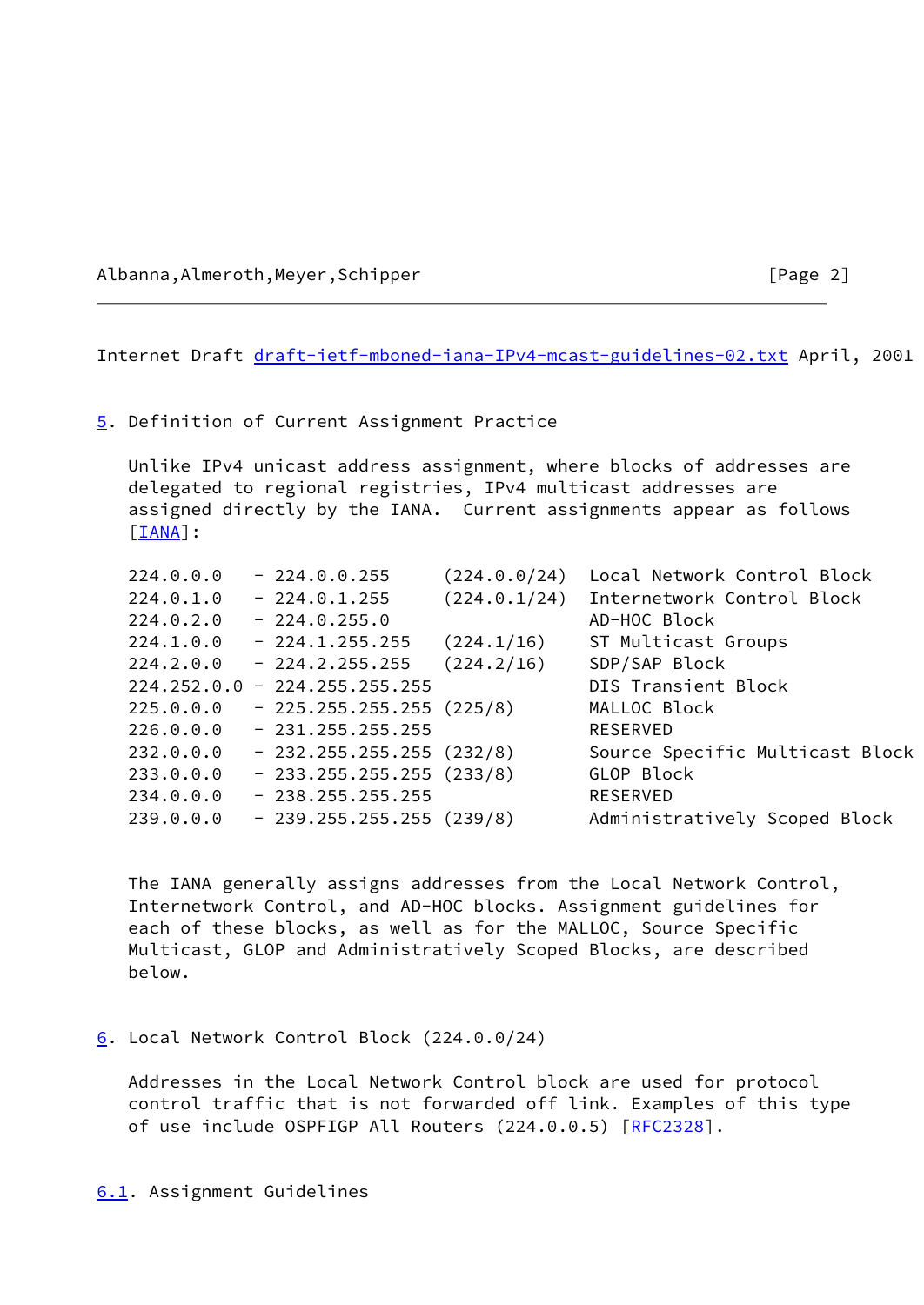Assignment of addresses in the Local Network Configuration Block SHOULD BE be accompanied by a specification ("Specification Required"). This specification will typically take the form of an internet draft or RFC.

Albanna,Almeroth,Meyer,Schipper [Page 3]

Internet Draft [draft-ietf-mboned-iana-IPv4-mcast-guidelines-02.txt](https://datatracker.ietf.org/doc/pdf/draft-ietf-mboned-iana-IPv4-mcast-guidelines-02.txt) April, 2001

<span id="page-3-0"></span>[7](#page-3-0). Internetwork Control Block (224.0.1/24)

 Addresses in the Internetwork Control block are used for protocol control that must be forwarded through the Internet. Examples include 224.0.1.1 (NTP [\[RFC2030](https://datatracker.ietf.org/doc/pdf/rfc2030)]) and 224.0.1.68 (mdhcpdisover [\[RFC2730](https://datatracker.ietf.org/doc/pdf/rfc2730)]).

# <span id="page-3-1"></span>[7.1](#page-3-1). Assignment Guidelines

 Assignment of addresses in the Internetwork Control block SHOULD BE accompanied by a specification ("Specification Required"). This specification will typically take the form of an internet draft or RFC.

<span id="page-3-2"></span>[8](#page-3-2). AD-HOC Block (224.0.2.0/24 - 224.0.255.0/24)

 Addresses in the AD-HOC block have traditionally been assigned for those applications that don't fit in either the Local or Internetwork Control blocks. These addresses are globally routed and are typically used by applications that require small blocks of addressing (e.g., less than a /24).

<span id="page-3-3"></span>[8.1](#page-3-3). Assignment Guidelines

 IANA SHOULD NOT assign addressing in the AD-HOC Block unless it is a special circumstance accompanied by a specification ("Specification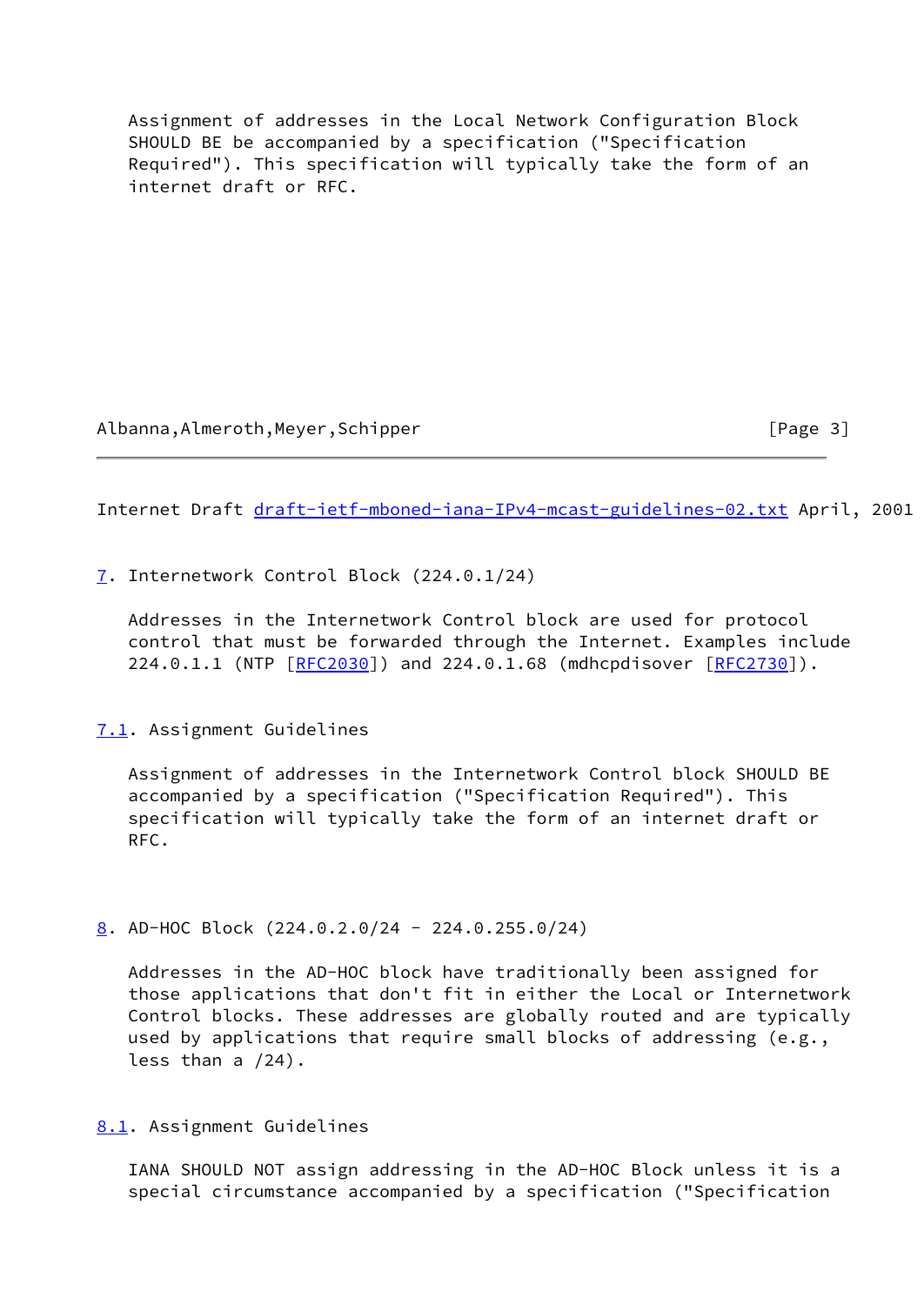Required"). This specification will typically take the form of an Internet-Draft or RFC.

<span id="page-4-0"></span>[9](#page-4-0). SDP/SAP Block (224.2/16)

 Addresses in the SDP/SAP block are used by applications that receive addresses through the Session Announcement Protocol [\[RFC2974](https://datatracker.ietf.org/doc/pdf/rfc2974)] for use via applications like the session directory tool (such as [SDR](#page-8-1) [SDR]).

<span id="page-4-1"></span>[9.1](#page-4-1). Assignment Guidelines

 Since addresses in the SDP/SAP block are chosen randomly from the range of addresses not already in use [[RFC2974](https://datatracker.ietf.org/doc/pdf/rfc2974)], no IANA assignment policy is required. Note that while no additional IANA assignment is required, addresses in the SDP/SAP block are explicitly for use by SDP/SAP and MUST NOT be used for other purposes.

| Albanna, Almeroth, Meyer, Schipper | [Page 4] |
|------------------------------------|----------|
|                                    |          |

Internet Draft [draft-ietf-mboned-iana-IPv4-mcast-guidelines-02.txt](https://datatracker.ietf.org/doc/pdf/draft-ietf-mboned-iana-IPv4-mcast-guidelines-02.txt) April, 2001

<span id="page-4-2"></span>[10.](#page-4-2) MALLOC Block (225/8)

 Addresses in the MALLOC block are dynamically assigned by the MALLOC suite of protocols [[RFC2908\]](https://datatracker.ietf.org/doc/pdf/rfc2908). This assignment is temporary and MUST BE reviewed annually.

<span id="page-4-3"></span>[10.1](#page-4-3). Assignment Guidelines

 Since addresses in the MALLOC block are chosen by elements of the MALLOC architecture, no IANA assignment policy is required. Note that while no additional IANA assignment is required, addresses in the MALLOC block are explicitly for assignment by MALLOC servers and MUST NOT be used for other purposes.

<span id="page-4-4"></span>[11.](#page-4-4) Source Specific Multicast Block (232/8)

 The Source Specific Multicast (SSM) is an extension of IP Multicast in which traffic is forwarded to receivers from only those multicast sources for which the receivers have explicitly expressed interest, and is primarily targeted at one-to-many (broadcast) applications.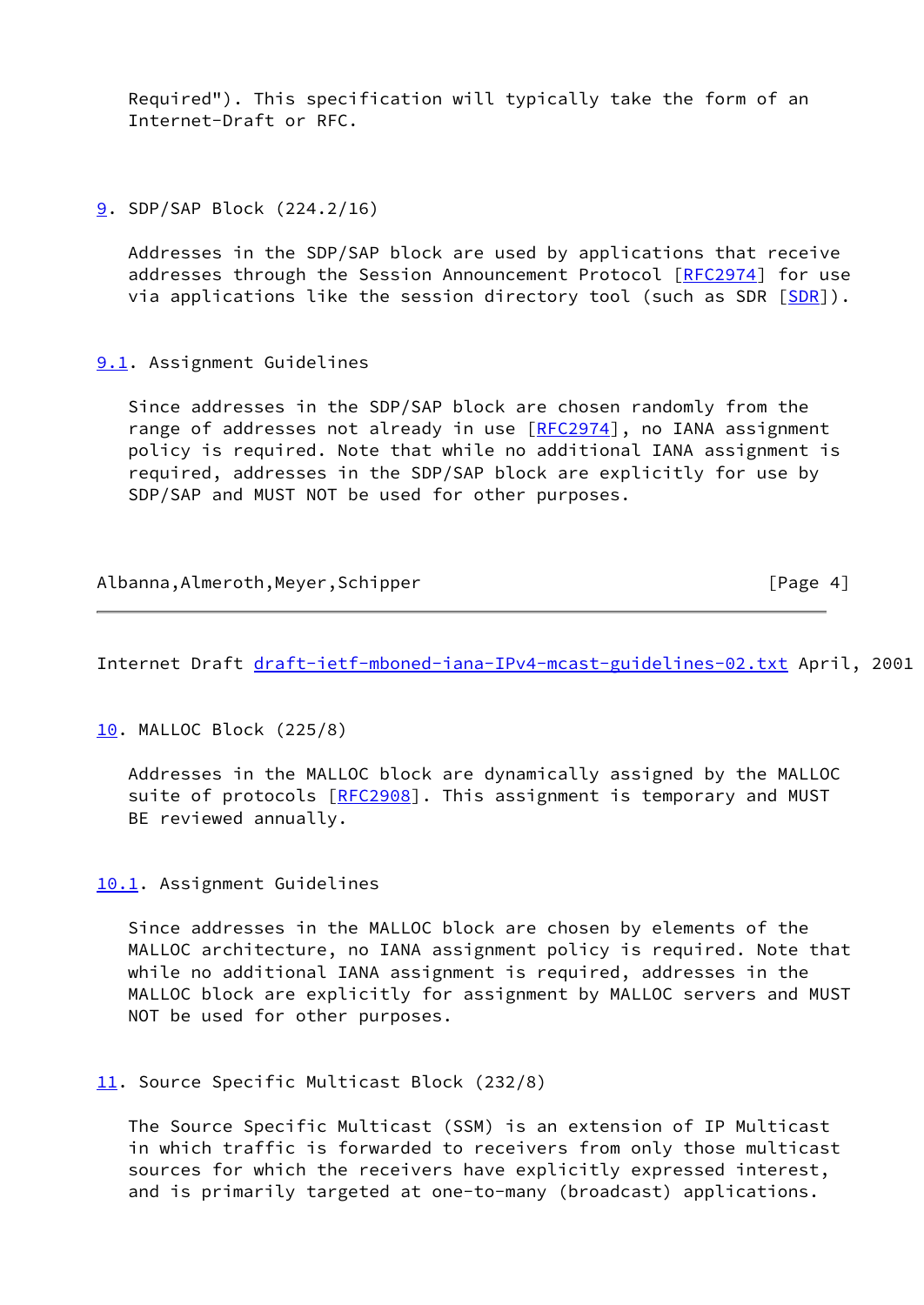## <span id="page-5-0"></span>[11.1](#page-5-0). Assignment Guidelines

 Because the SSM model essentially makes the entire multicast address space local to the host, no IANA assignment policy is required. Note, however, that while no additional IANA assignment is required, addresses in the SSM block are explicitly for use by SSM and MUST NOT be used for other purposes.

# <span id="page-5-1"></span>[12.](#page-5-1) GLOP Block (233/8)

 Addresses in the GLOP block are globally scoped statically assigned addresses. The assignment is made by mapping a domain's autonomous system number into the middle two octets of 233.X.Y.0/24. The mapping and assignment is defined in [\[RFC2770](https://datatracker.ietf.org/doc/pdf/rfc2770)].

# <span id="page-5-2"></span>[12.1](#page-5-2). Assignment Guidelines

 Because addresses in the GLOP block are algorithmically preassigned, no IANA assignment policy is required. Note that while no additional IANA assignment is required, addresses in the GLOP block are assigned for use as defined in [RFC 2770](https://datatracker.ietf.org/doc/pdf/rfc2770) and MUST NOT be used for other purposes.

| Albanna, Almeroth, Meyer, Schipper | [Page 5] |
|------------------------------------|----------|
|                                    |          |

Internet Draft [draft-ietf-mboned-iana-IPv4-mcast-guidelines-02.txt](https://datatracker.ietf.org/doc/pdf/draft-ietf-mboned-iana-IPv4-mcast-guidelines-02.txt) April, 2001

<span id="page-5-3"></span>[13.](#page-5-3) Administratively Scoped Address Block (239/8)

 Addresses in the Administratively Scoped Address block are for local use within a domain and are described in [\[RFC2365](https://datatracker.ietf.org/doc/pdf/rfc2365)].

# <span id="page-5-4"></span>[13.1](#page-5-4). Assignment Guidelines

Since addresses in this block are local to a domain, no IANA assignment policy is required.

<span id="page-5-5"></span>[13.1.1](#page-5-5). Relative Offsets

The relative offsets [\[RFC2365](https://datatracker.ietf.org/doc/pdf/rfc2365)] are used to ensure that a service can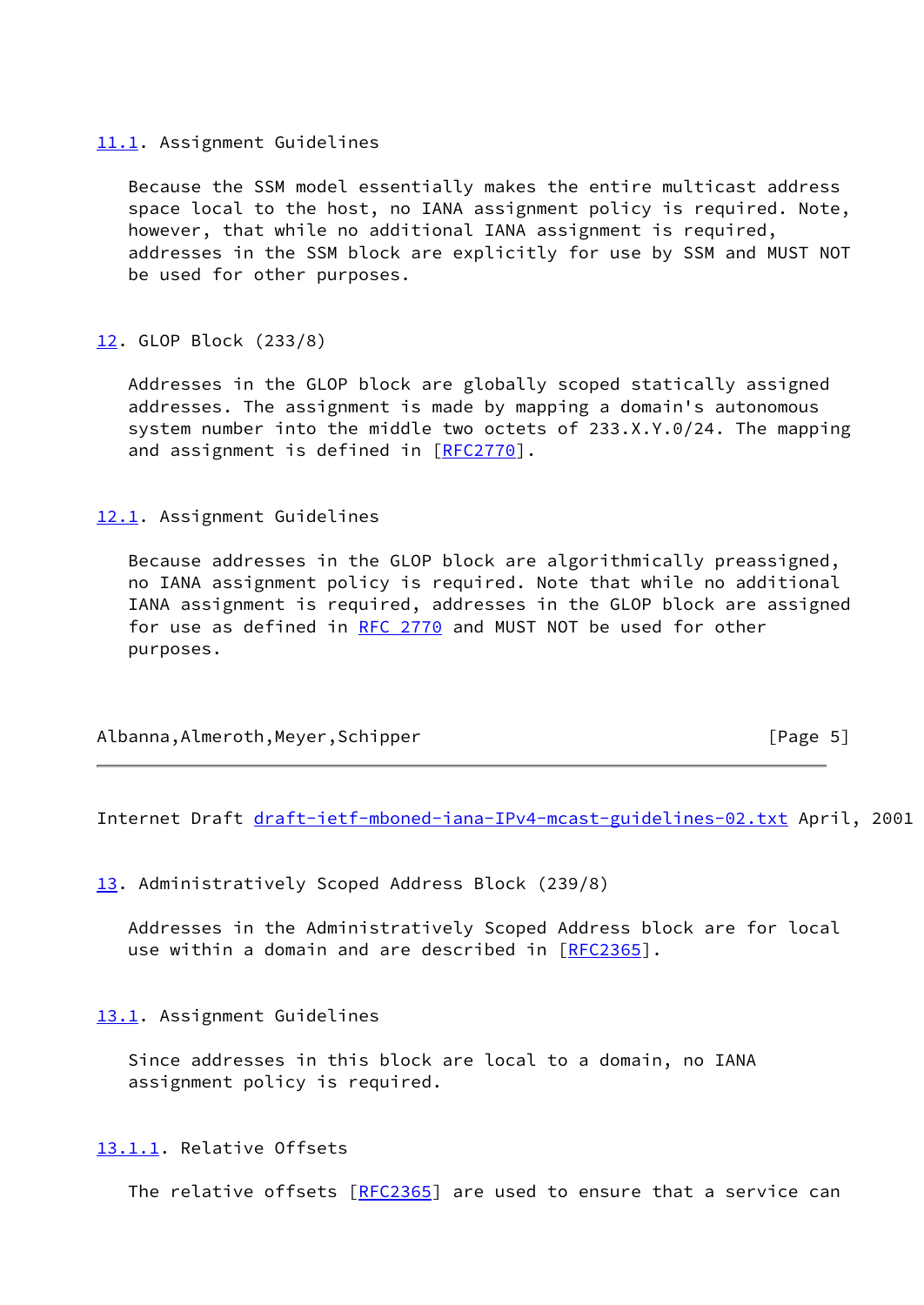be located independent of the extent of the enclosing scope (see [RFC](https://datatracker.ietf.org/doc/pdf/rfc2770) [2770](https://datatracker.ietf.org/doc/pdf/rfc2770) for details). Since there are only 256 such offsets, the IANA should only assign a relative offset to a protocol that provides an infra-structure supporting service. Examples of such services include the Session Announcement Protocol [[RFC2974](https://datatracker.ietf.org/doc/pdf/rfc2974)]. See [\[IANA](#page-8-0)] for the current set of assignments.

<span id="page-6-0"></span>[14.](#page-6-0) Annual Review

 Given the dynamic nature of IPv4 multicast and its associated infra structure, and the previously undocumented IPv4 multicast address assignment guidelines, the IANA should conduct an annual review of currently assigned addresses.

<span id="page-6-1"></span>[14.1](#page-6-1). Address Reclamation

 During the review described above, addresses that were mis-assigned should, where possible, be reclaimed or reassigned.

 The IANA should also review assignments in the AD-HOC, DIS Transient Groups, and ST Multicast Groups blocks and reclaim those addresses that are not in use on the global Internet (i.e, those applications which can use SSM, GLOP, or Administratively Scoped addressing, or are not globally routed).

Albanna,Almeroth,Meyer,Schipper [Page 6]

Internet Draft [draft-ietf-mboned-iana-IPv4-mcast-guidelines-02.txt](https://datatracker.ietf.org/doc/pdf/draft-ietf-mboned-iana-IPv4-mcast-guidelines-02.txt) April, 2001

<span id="page-6-2"></span>[15.](#page-6-2) Use of IANA Reserved Addresses

Applications MUST NOT use addressing in the IANA reserved blocks.

<span id="page-6-3"></span>[16.](#page-6-3) Appeals Process

Appleals of this process are to be handled in accordance with [Section](https://datatracker.ietf.org/doc/pdf/rfc2026#section-6.5)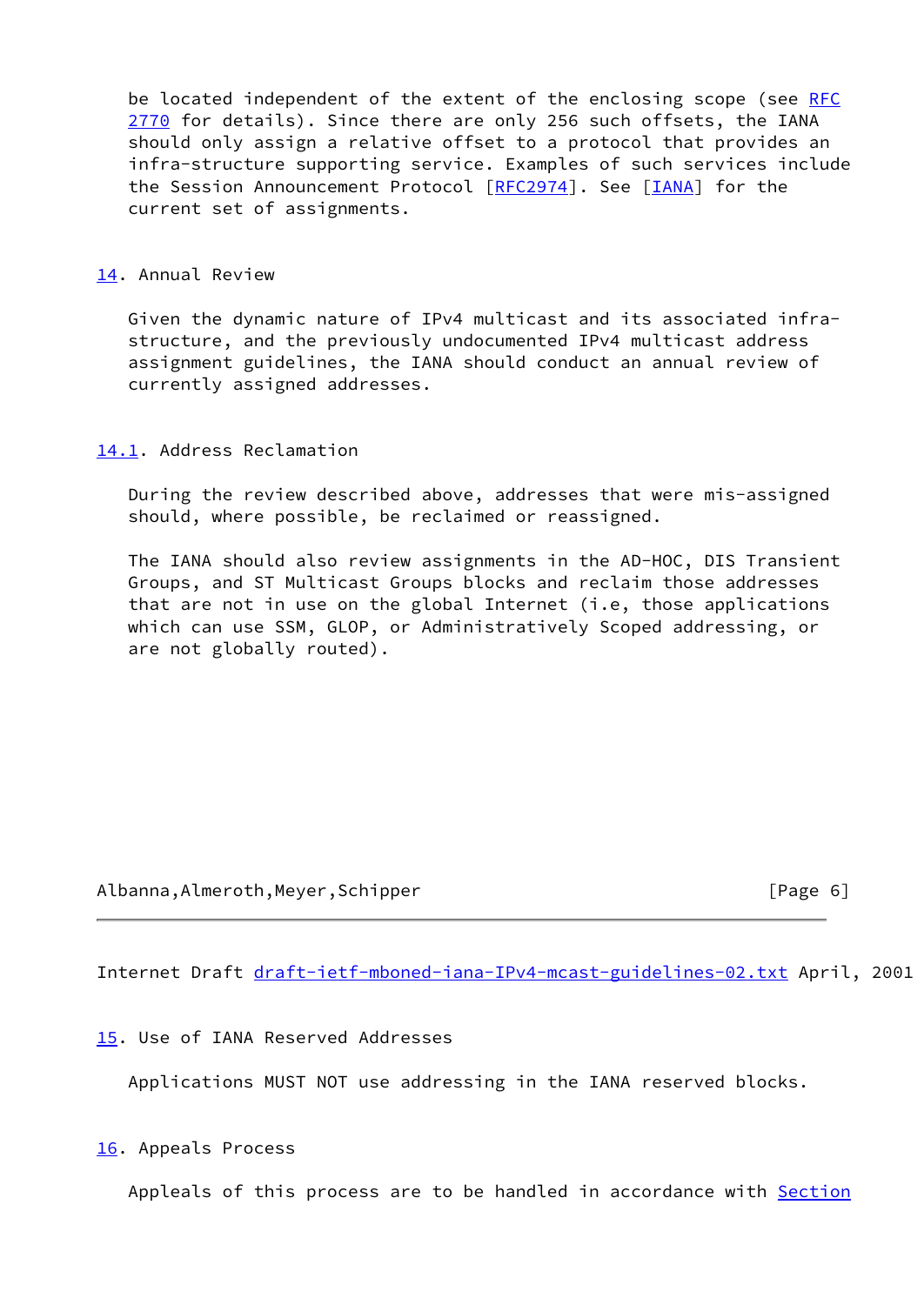[6.5 of RFC 2026](https://datatracker.ietf.org/doc/pdf/rfc2026#section-6.5) [\[RFC2026](https://datatracker.ietf.org/doc/pdf/rfc2026)].

<span id="page-7-0"></span>[17.](#page-7-0) Security Considerations

 The assignment guidelines described in this document do not alter the security properties of either the Any Source or Source Specific multicast service models.

<span id="page-7-1"></span>[18.](#page-7-1) Acknowledgments

 The authors would like to thank Joe St. Sauver, John Meylor, and Randy Bush for their constructive feedback and comments.

<span id="page-7-2"></span>[19.](#page-7-2) Author's Address:

 Zaid Albanna 1149 N. Mathilda Ave Sunnyvale, CA. 94089 zaid@juniper.net

 Kevin Almeroth UC Santa Barbara Sata Barbara, CA. Email: almeroth@cs.ucsb.edu

 David Meyer Cisco Systems, Inc. 170 Tasman Drive San Jose, CA, 95134 Email: dmm@cisco.com

 Michelle Schipper IANA Administrator iana@iana.org

Albanna,Almeroth,Meyer,Schipper [Page 7]

Internet Draft [draft-ietf-mboned-iana-IPv4-mcast-guidelines-02.txt](https://datatracker.ietf.org/doc/pdf/draft-ietf-mboned-iana-IPv4-mcast-guidelines-02.txt) April, 2001

<span id="page-7-3"></span>[20.](#page-7-3) References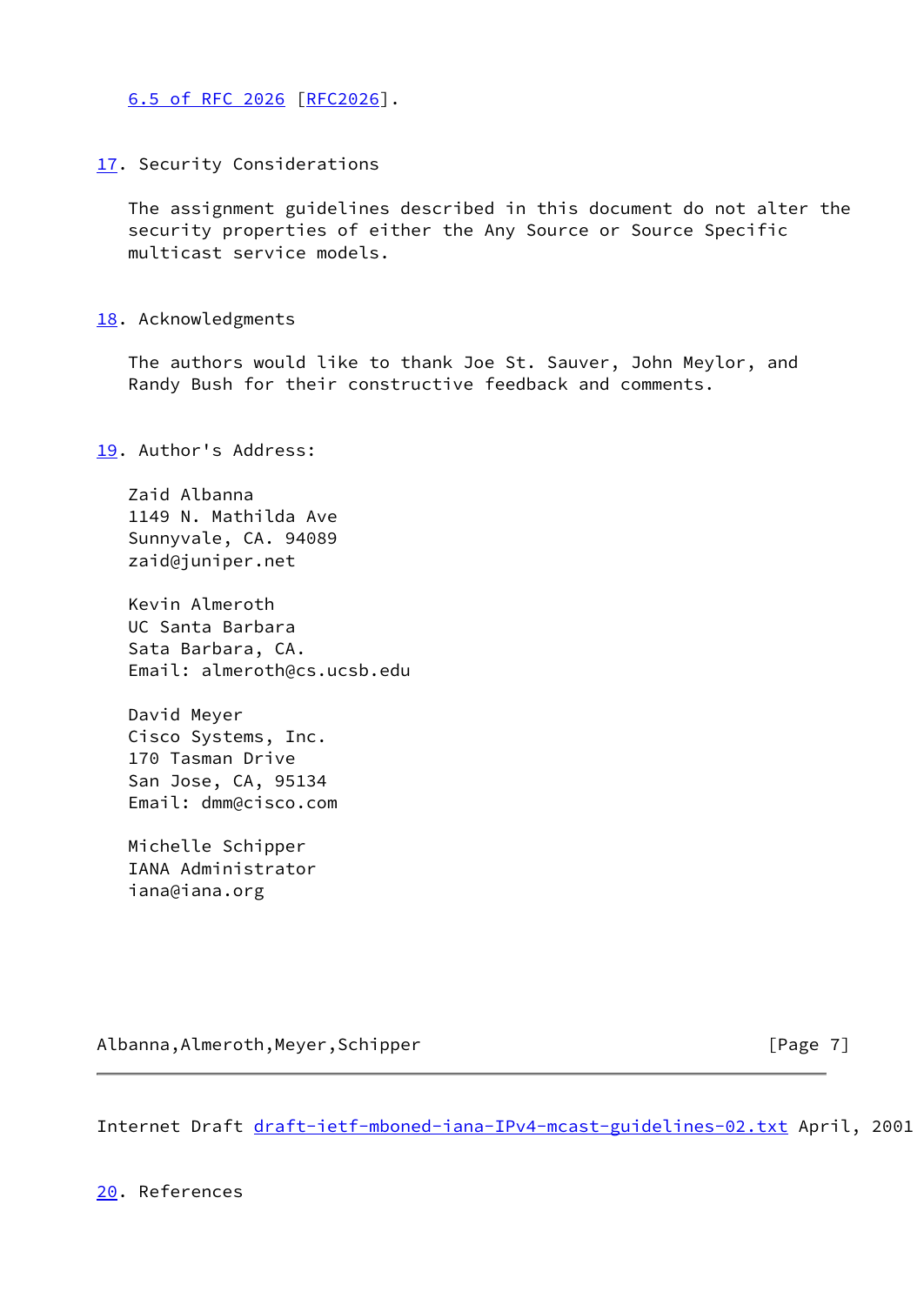- <span id="page-8-0"></span>[IANA] <http://www.iana.org/assignments/multicast-addresses>
- [RFC1190] C. Topolcic, "Experimental Internet Stream Protocol, Version 2 (ST-II)", [RFC 1190](https://datatracker.ietf.org/doc/pdf/rfc1190), October, 1990.
- [RFC2026] S. Bradner, "The Internet Standards Process -- Revision 3", [RFC2026](https://datatracker.ietf.org/doc/pdf/rfc2026), October 1996.
- [RFC2030] Mills, D., Simple Network Time Protocol (SNTP) Version 4 for IPv4, IPv6 and OSI", D. Mills, October 1996.
- [RFC2119] S. Bradner, "Key words for use in RFCs to Indicate Requirement Levels", [RFC 2119](https://datatracker.ietf.org/doc/pdf/rfc2119), March, 1997.
- [RFC2328] J. Moy,"OSPF Version 2", [RFC 2328](https://datatracker.ietf.org/doc/pdf/rfc2328), April, 1998.
- [RFC2365] D. Meyer, "Administratively Scoped IP Multicast", [RFC](https://datatracker.ietf.org/doc/pdf/rfc2365) [2365](https://datatracker.ietf.org/doc/pdf/rfc2365), July, 1998.
- [RFC2434] Narten, T. and H. Alvestrand, "Guidelines for Writing an IANA Considerations Section in RFCs", [BCP 26](https://datatracker.ietf.org/doc/pdf/bcp26), [RFC 2434](https://datatracker.ietf.org/doc/pdf/rfc2434), October 1998.
- [RFC2730] Hanna, S., Patel, B. and M. Shah, "Multicast Address Dynamic Client Allocation Protocol (MADCAP), December 1999.
- [RFC2770] D. Meyer, and P. Lothberg, "GLOP Addressing in 233/8", [RFC 2770](https://datatracker.ietf.org/doc/pdf/rfc2770), February, 2000
- [RFC2780] S. Bradner and V. Paxson, "IANA Allocation Guidelines For Values In the Internet Protocol and Related Headers", [RFC2780](https://datatracker.ietf.org/doc/pdf/rfc2780), March, 2000
- [RFC2908] D. Thaler, M. Handley, D.Estrin, "Theh Internet Multicast Address Allocation Architecture", [RFC 2908](https://datatracker.ietf.org/doc/pdf/rfc2908), September 2000.
- [RFC2974] M. Handley, C. Perkins, E. Whelan, "Session Announcement Protocol", [RFC 2974](https://datatracker.ietf.org/doc/pdf/rfc2974), October 2000.
- <span id="page-8-1"></span>[SDR] <http://www.aciri.org/sdr/>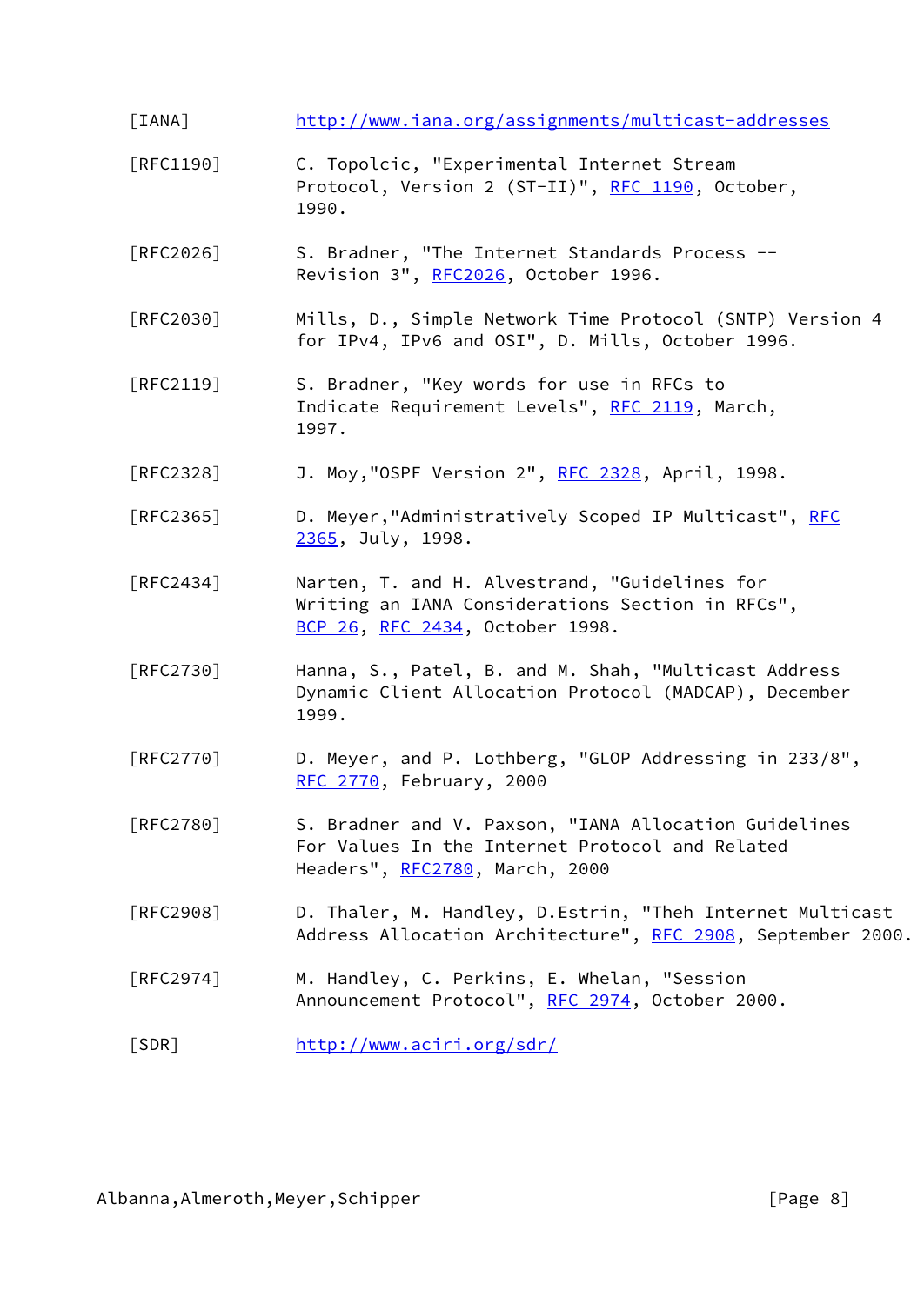Internet Draft [draft-ietf-mboned-iana-IPv4-mcast-guidelines-02.txt](https://datatracker.ietf.org/doc/pdf/draft-ietf-mboned-iana-IPv4-mcast-guidelines-02.txt) April, 2001

<span id="page-9-0"></span>[21.](#page-9-0) Full Copyright Statement

Copyright (C) The Internet Society (2001). All Rights Reserved.

 This document and translations of it may be copied and furnished to others, and derivative works that comment on or otherwise explain it or assist in its implementation may be prepared, copied, published and distributed, in whole or in part, without restriction of any kind, provided that the above copyright notice and this paragraph are included on all such copies and derivative works. However, this document itself may not be modified in any way, such as by removing the copyright notice or references to the Internet Society or other Internet organizations, except as needed for the purpose of developing Internet standards in which case the procedures for copyrights defined in the Internet Standards process must be followed, or as required to translate it into languages other than English.

 The limited permissions granted above are perpetual and will not be revoked by the Internet Society or its successors or assigns.

 This document and the information contained herein is provided on an "AS IS" basis and THE INTERNET SOCIETY AND THE INTERNET ENGINEERING TASK FORCE DISCLAIMS ALL WARRANTIES, EXPRESS OR IMPLIED, INCLUDING BUT NOT LIMITED TO ANY WARRANTY THAT THE USE OF THE INFORMATION HEREIN WILL NOT INFRINGE ANY RIGHTS OR ANY IMPLIED WARRANTIES OF MERCHANTABILITY OR FITNESS FOR A PARTICULAR PURPOSE.